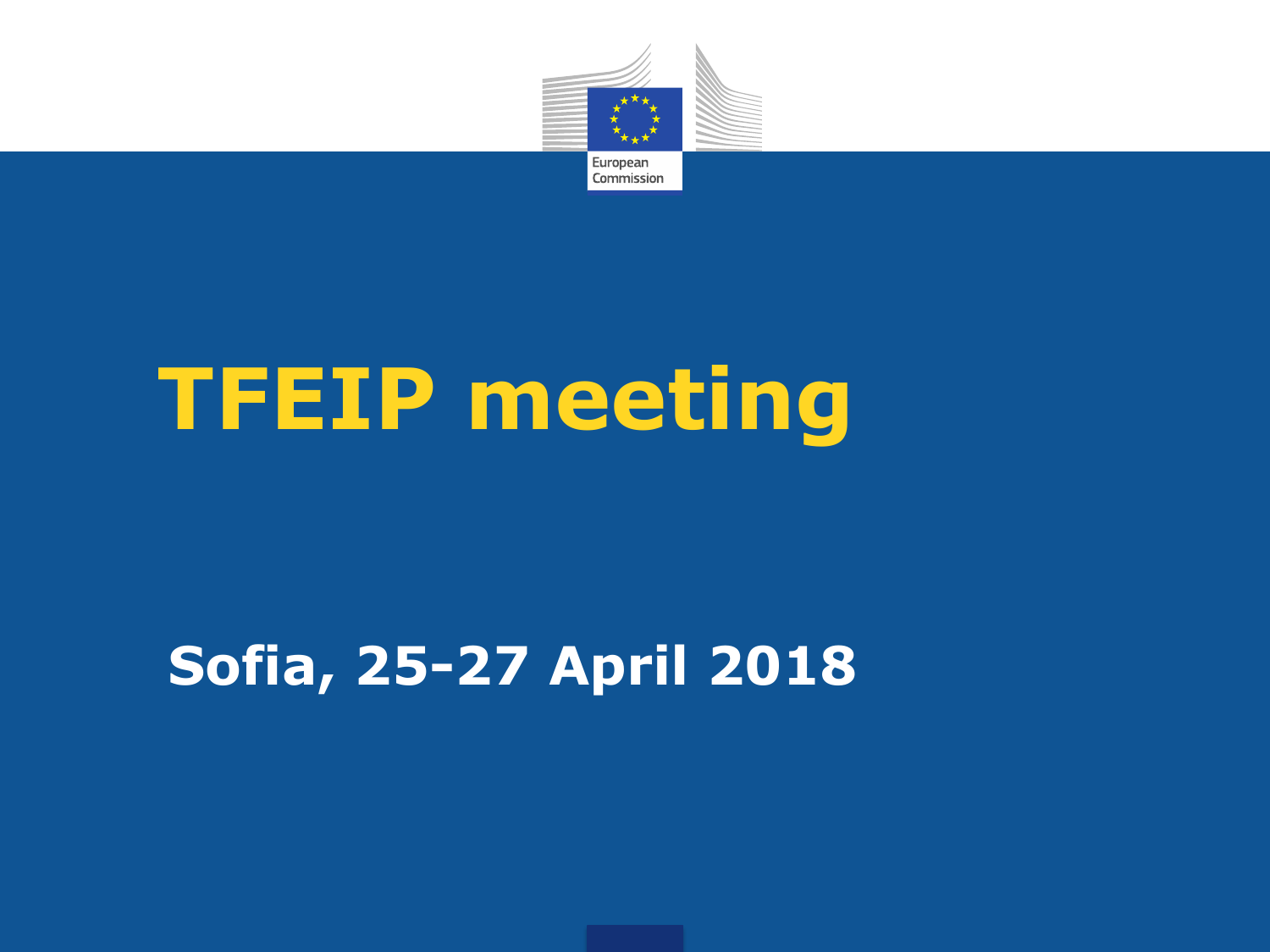# **NECD inventories rolling programme**

| 2018 |           | SO2, NOX, PM2,5, NH3 and NMVOC: Follow-up to 2017 review; verification of implementation of technical      |          |  |  |
|------|-----------|------------------------------------------------------------------------------------------------------------|----------|--|--|
|      |           | corrections and recommendations                                                                            |          |  |  |
|      |           | POPs and Heavy Metals: Initiate review, including recommendations, not yet including technical corrections |          |  |  |
|      |           | Review of adjustment applications                                                                          |          |  |  |
|      |           | (+ ecosystem network)                                                                                      |          |  |  |
| 2019 | $\bullet$ | POPs and Heavy Metals: Complete review, including technical corrections and recommendations                |          |  |  |
|      |           | Review of adjustment applications                                                                          |          |  |  |
|      | I۰        | Report on projections (+ NAPCPs + Ecosystem data)                                                          |          |  |  |
| 2020 | $\bullet$ | POPs and Heavy Metals: Follow-up to 2019 review; verification of implementation of technical corrections   | 2010     |  |  |
|      |           | and recommendations                                                                                        | ceilings |  |  |
|      |           | <b>Gridded data:</b> Review of national emission inventories, including recommendations                    |          |  |  |
|      |           | Review of adjustment applications                                                                          |          |  |  |
| 2021 | $\bullet$ | CO, PM10 and BC: Follow-up to 2020 review; verification of implementation of technical corrections and     |          |  |  |
|      |           | recommendations                                                                                            |          |  |  |
|      |           | <b>CO, PM10 and BC:</b> Review of national emission inventories, including technical corrections and       |          |  |  |
|      |           | recommendations                                                                                            |          |  |  |
|      |           | Review of adjustment applications                                                                          |          |  |  |
|      |           | <b>Report on projections</b>                                                                               |          |  |  |
| 2022 | $\bullet$ | Gridded data: Follow-up to 2021 review, verification of implementation of recommendations                  | 2020     |  |  |
|      |           | SO2, NOX, PM2,5, NH3 and NMVOC: 2nd Review, including technical corrections and recommendations            |          |  |  |
|      |           | Review of adjustment applications                                                                          | ERC      |  |  |
|      |           |                                                                                                            |          |  |  |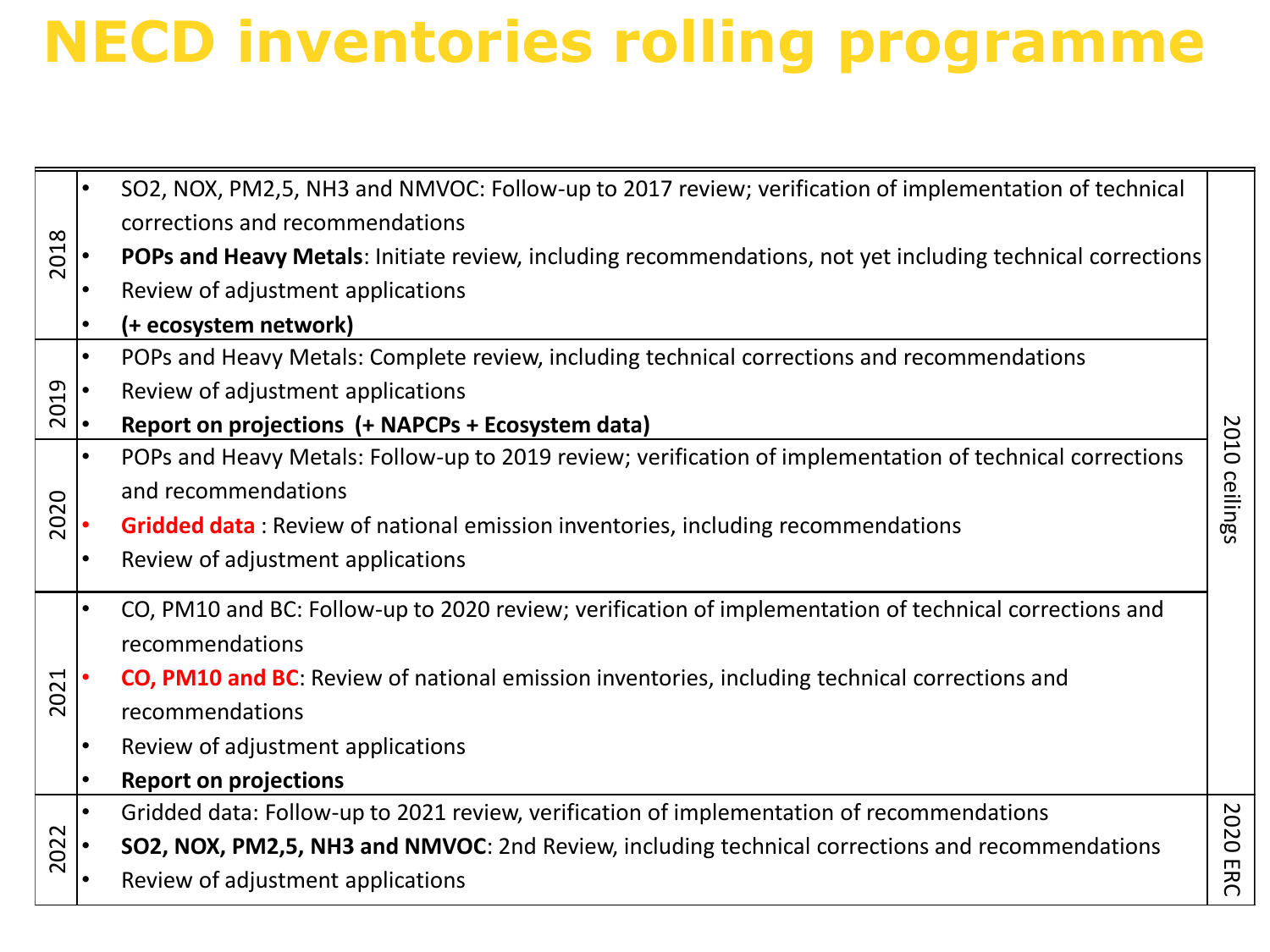#### **NECD 2018 Review of national emission inventory data and adjustment applications - Ongoing**

| Follow up of the<br><b>NECD Review 2017</b>                                                                                                                                                           | <b>Full Review of</b><br><b>Greece and Finland</b>                                                                                                             | <b>First phase of the</b><br>in-depth review of<br>national emission<br>inventories of POPs<br>and heavy metals:                                                                                                                | <b>Review of</b><br>adjustment<br>applications                                                                                                   |
|-------------------------------------------------------------------------------------------------------------------------------------------------------------------------------------------------------|----------------------------------------------------------------------------------------------------------------------------------------------------------------|---------------------------------------------------------------------------------------------------------------------------------------------------------------------------------------------------------------------------------|--------------------------------------------------------------------------------------------------------------------------------------------------|
| a detailed review to<br>verify that MS have<br>integrated the<br><b>Revised Estimates,</b><br><b>Technical</b><br>Corrections and<br>other<br>recommendations<br>from the 2017 in-<br>depth EU review | Comprehensive<br>Review (incl.<br><b>Revised Estimates</b><br>and Technical<br>Corrections) of $NO_{v}$ ,<br>$SO2$ , NMVOC, NH <sub>3</sub> ,<br>and $PM_{25}$ | initiate the review<br>of the national<br>emission inventories<br>of the POPs and<br>HMs for which the<br>new NECD sets out<br>mandatory<br>reporting, <i>i.e.</i> PAHs,<br>dioxins/furans,<br>PCBs, HCB, Cd, Hg<br>and lead Pb | submitted in 2018<br>(AT, GB, HU, IE)<br>and<br>adjustments<br>accepted in 2017<br>under the new<br>NECD (AT, BE, DE,<br>DK, ES, FI, FR, IE, LU) |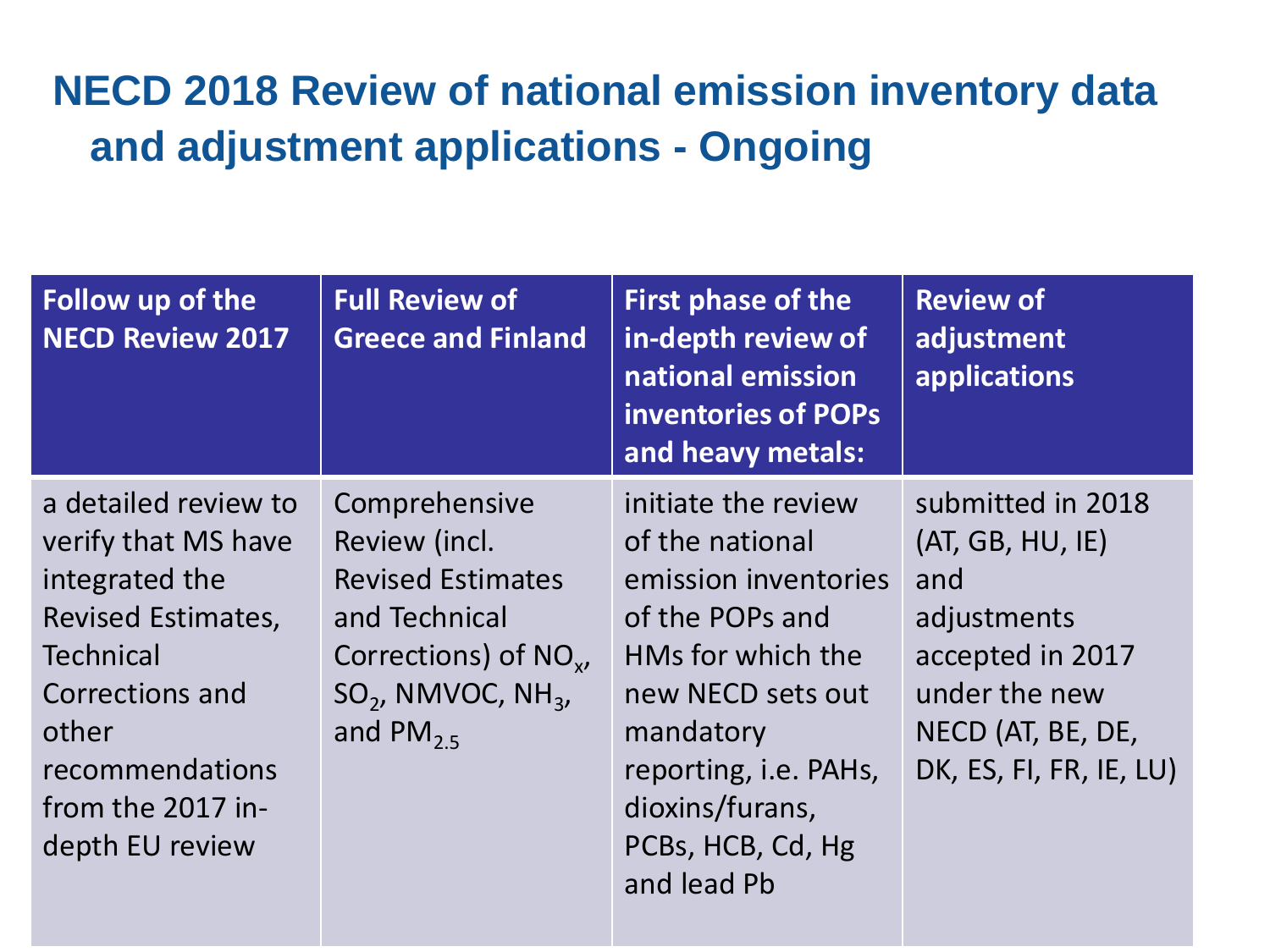#### **NECD 2018 Review of national emission inventory data and adjustment applications – Timeline (as last year)**

- Spring: Preparation for the Review
- 15 May to 8 Jun: Desk Review: communication with MS via the EMRT-NECD tool
- 8 Jun to 22 Jun: MS answer questions from TERT using the EMRT-NECD tool
- 26 Jun to 29 Jun: Centralized Review (MS answer new questions until 28 June)
- 5 Jul: Technical Corrections communicated to MS
- 31 Jul: Initial Outcomes Report sent to MS
- 2 Aug: MS feedback on TCs

4

- 19 Oct: EC sends finalised draft review reports to MS
- 9 Nov: MS send comments on draft review reports
- 30 Nov: EC sends finalised review reports to MS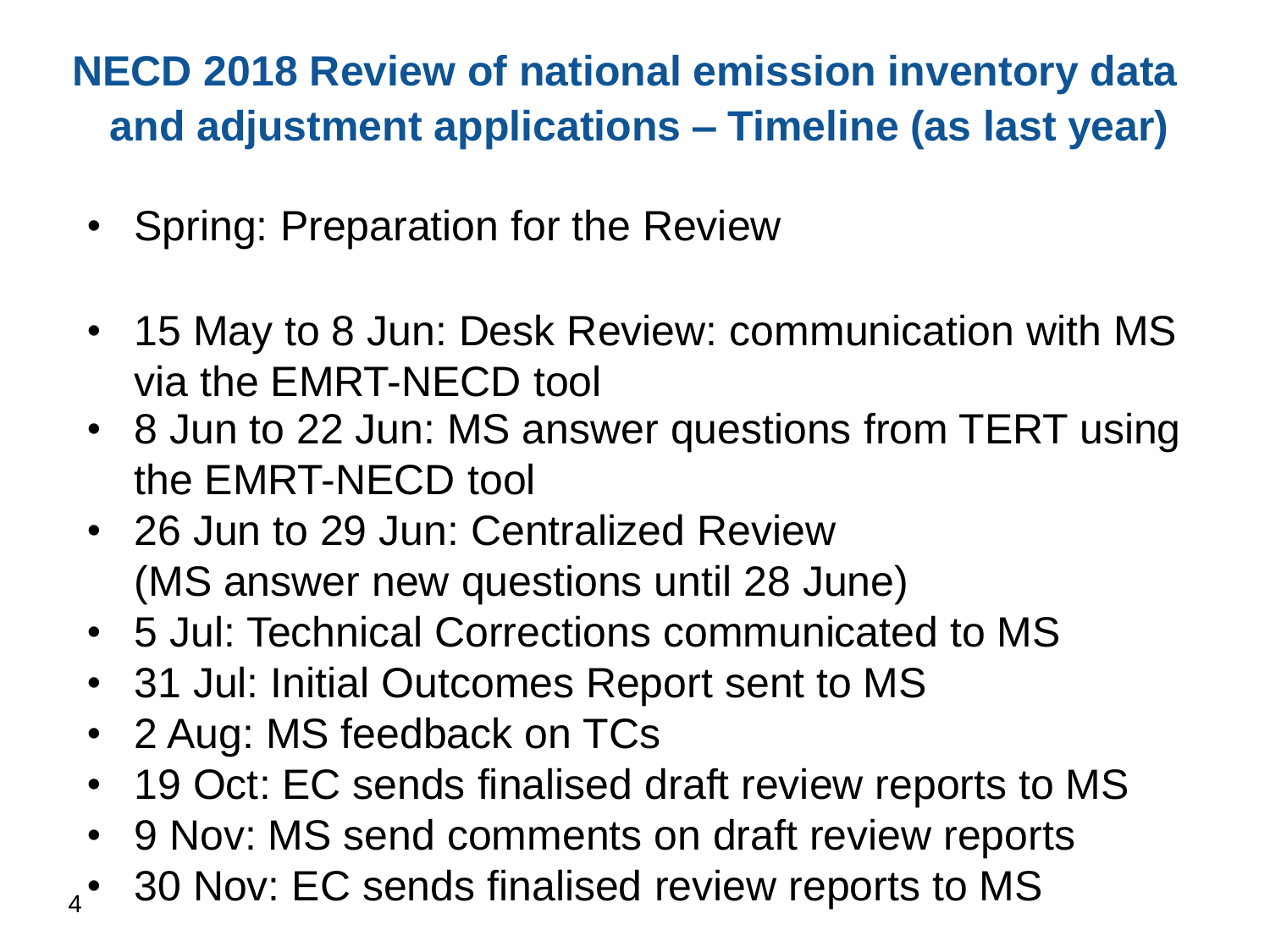## **Treatment of adjustment applications from 2019 onwards under the NECD**

- **Some adjustment applications relate only to historical years**
- **For 2018 reporting, all adjustment applications will be reviewed**
- **From 2019 onward: four principles proposed:**
	- **1. If a MS is in non-compliance in the current year without an adjustment, it may make a new application**
	- **2. So long as it is still in non-compliance, it may submit annual updates**
	- **3. Once it is in compliance, it would no longer submit updates**
	- **4. If it is in compliance, it should not submit new applications relating only to historical years**
- **What about adjustment applications under LRTAP ?**